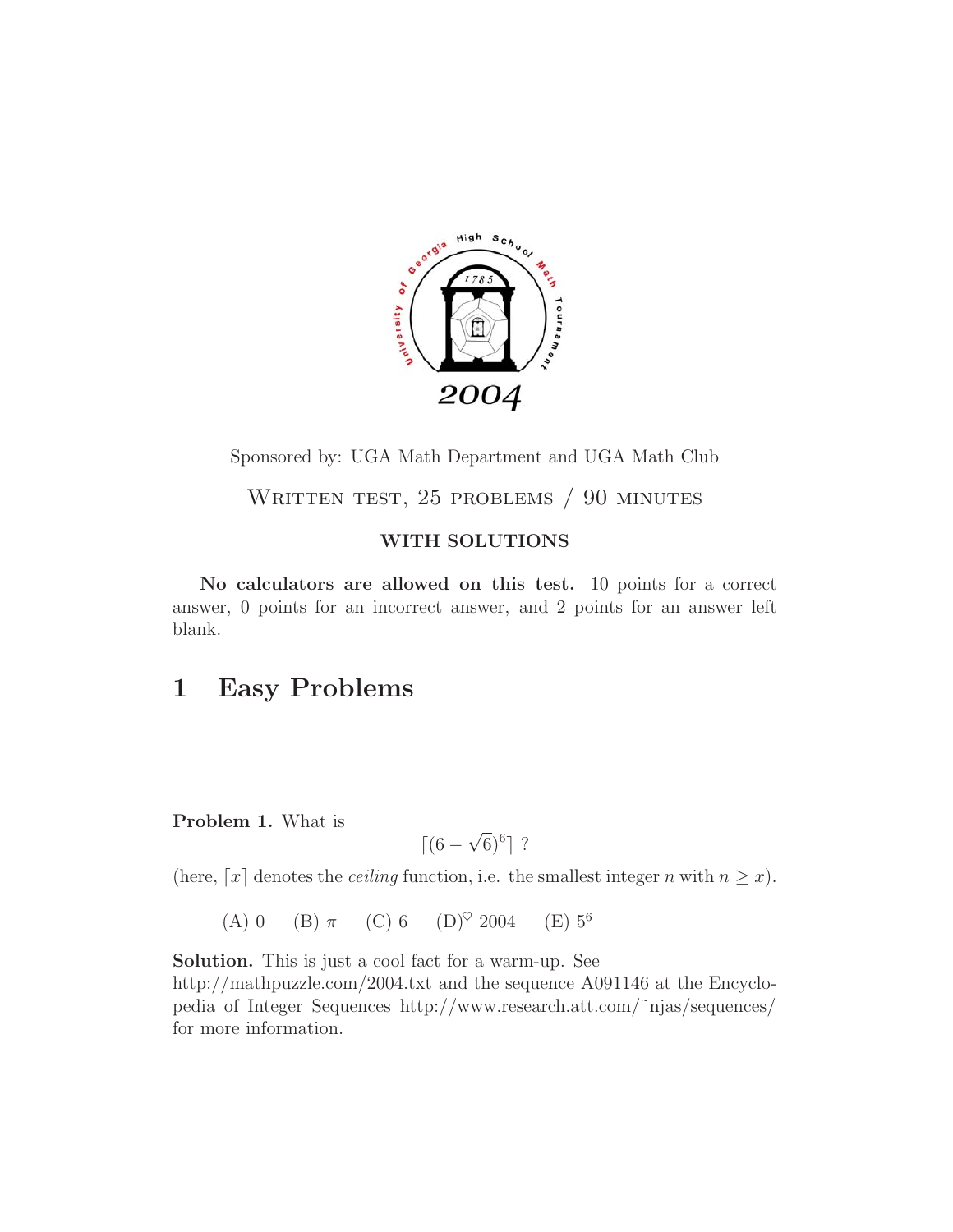**Problem 2.** Find

$$
\frac{6!4!2!}{5!3!1!}
$$

(A) 6 (B) 12 (C) 24 (D)<sup> $\heartsuit$ </sup> 48 (E) None of the above

**Solution.** One has

$$
\frac{n!}{(n-1)!} = \frac{1 \cdot 2 \cdot 3 \cdot (n-1) \cdot n}{1 \cdot 2 \cdot 3 \cdot (n-1)} = n
$$

Therefore,

$$
\frac{6!4!2!}{5!3!1!} = \frac{6!}{5!} \cdot \frac{4!}{3!} \cdot \frac{2!}{1!} = 6 \cdot 4 \cdot 2 = 48
$$

**Problem 3.** In what base b, with  $b > 7$ , is  $3 \cdot 7 = 18$ ?

(A) 8 (B) 10 (C) 12 (D) 14 (E)<sup> $\heartsuit$ </sup> None of the above

**Solution.** 18 in base b means  $1 \cdot b + 8$ , so  $b + 8 = 21$  and  $b = 13$ . Hence, the right answer is "None of the above".

**Problem 4.** What will be the next year when the calendar will be exactly the same as in 2004 (i.e. all the days, January 1 through December 31, will fall on the same days of the week)?

(A) 2005 (B) 2008 (C)<sup> $\heartsuit$ </sup> 2032 (D) 2040 (E) Never

**Solution.** It will have to be a leap year, i.e. 2008 or 2012 etc. In a non-leap year, the calendar is shifted by  $365 \equiv 1 \pmod{7}$  days, and in a leap year by  $366 \equiv 2 \pmod{7}$  days. Therefore, by the next leap year, the calendar will shift by  $1 + 1 + 1 + 2 \equiv 5$  days. It will be shifted by 0 (mod 7) days in  $7 \cdot 4 = 28$  years, and the year will be  $2004 + 28 = 2032$ .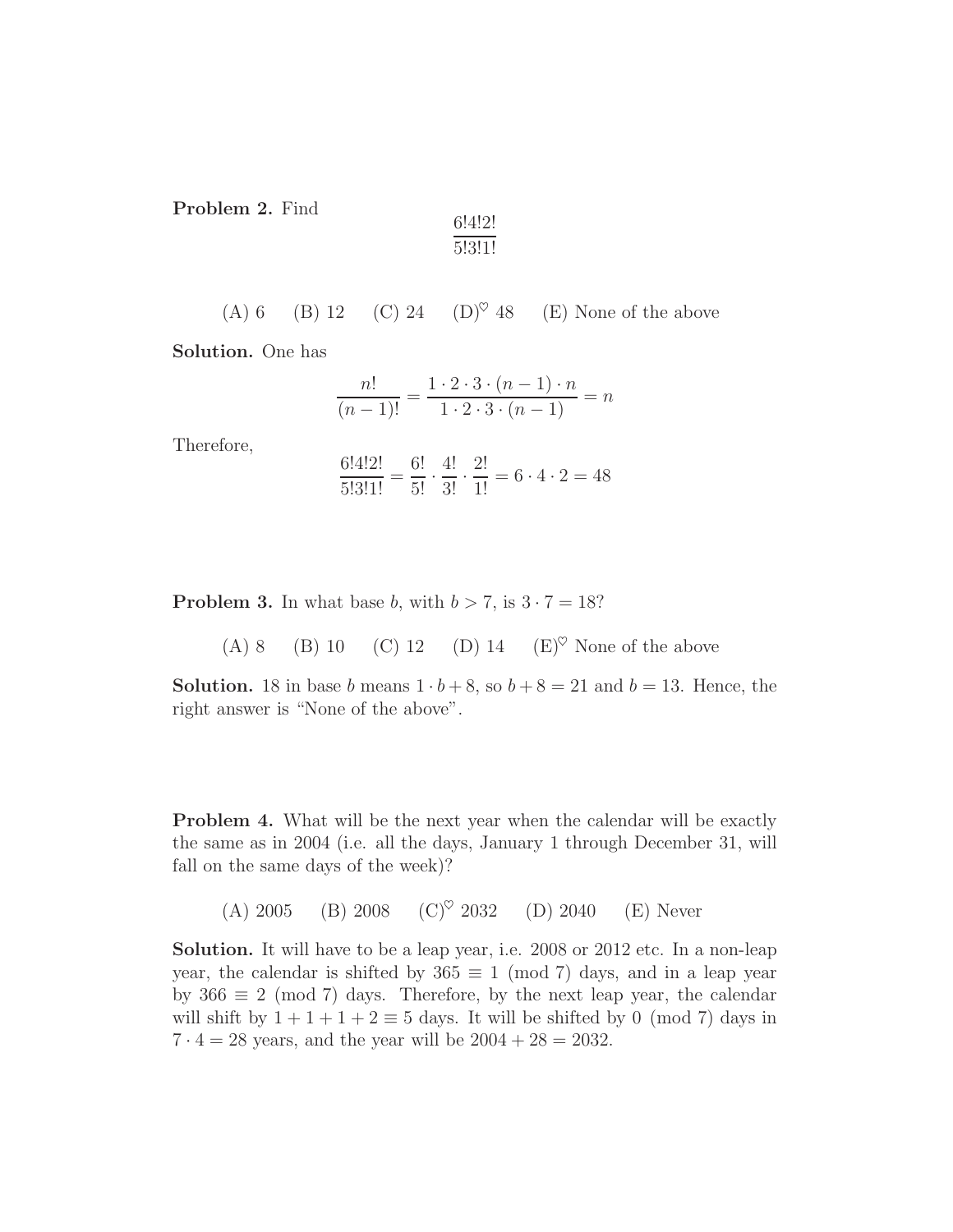**Problem 5.** In the picture below, what is a? (The large figure is a rhombus.)



(The two tiles pictured are called Penrose tiles, "kite" and "bat".)

(A)  $\sqrt{5} - 1$  (B) 1 (C) 2 (D)<sup> $\heartsuit$ </sup>  $\frac{1 + \sqrt{5}}{2}$  $\frac{\sqrt{2}}{2}$  (E) None of the above

**Solution.**



The triangles *BOC* and *ABC* are similar. This gives

$$
\frac{a}{1} = \frac{BC}{CO} = \frac{AC}{AB} = \frac{a+1}{a}
$$

Therefore, a satisfies the quadratic equation  $a^2 = a + 1$ . Solving, we obtain  $a = (1 + \sqrt{5})/2$ . This number has been known since antiquity and is usually called the **golden ratio.**

These tiles were discovered in 1970s by an Oxford mathematician Penrose. He proved the following amazing fact. Mark the tiles as shown in the picture on the right and try to tile the plane with them so that the markings match. (In particular, the kite and the bat never form a rhombus!) Then one obtains infinitely many tilings (see an illustration below for one example), all of them highly symmetric but none of them periodic! Such tilings are called aperiodic.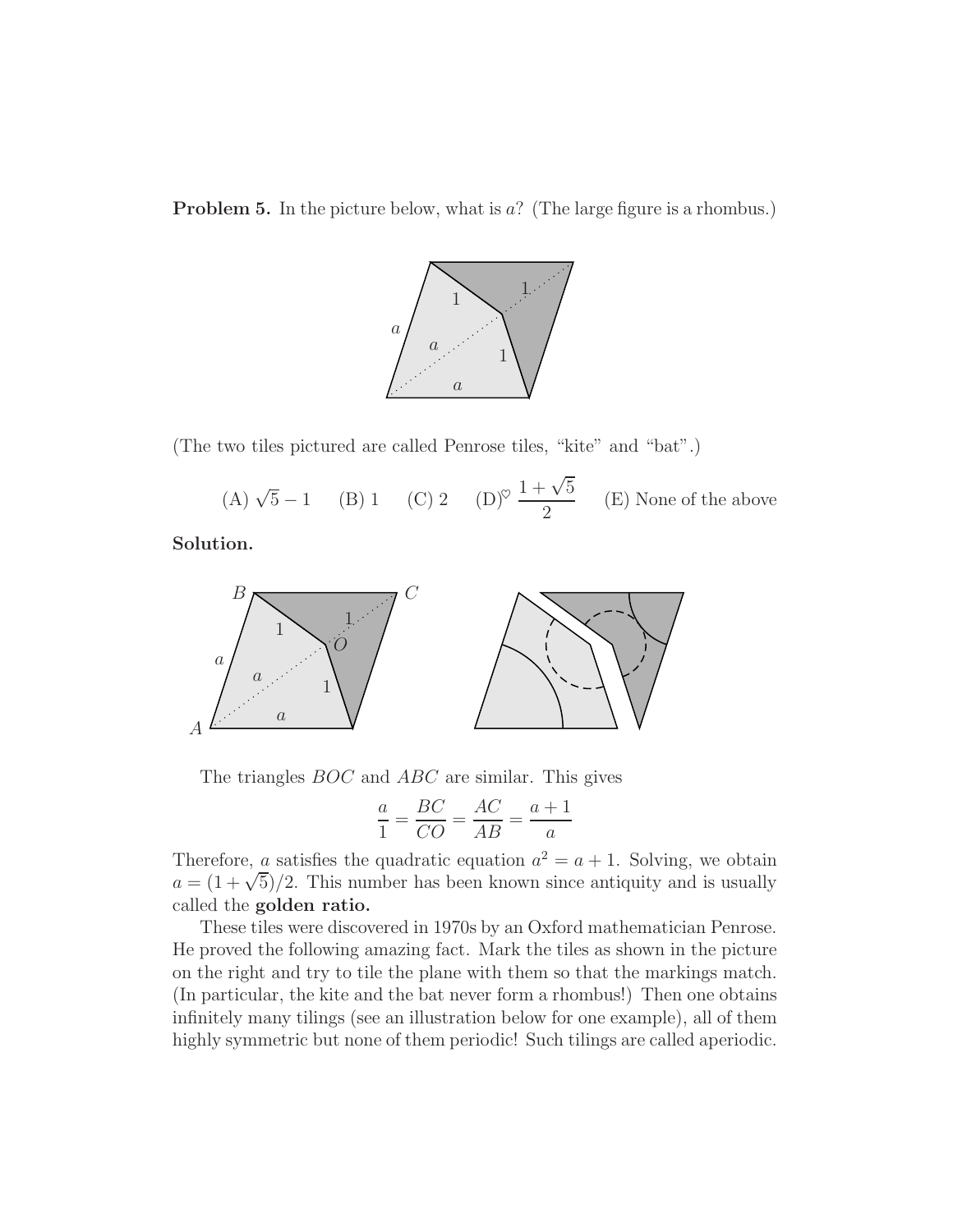

Sir Roger Penrose, Rouse Ball Professor of Mathematics at Oxford will visit the UGA Department of Mathematics next spring to give the Cantrell Lectures. The first lecture is going to be accessible to a wide audience, including high school students (in fact, we assume that it will be on Penrose tilings!) Watch **http://www.math.uga.edu/seminars conferences/cantrell.html** for further announcements and plan to attend!

**Problem 6.** In a  $4 \times 4$  magic square, with numbers 1 through 16, what is the sum of the numbers in any row or column? (In a magic square, the numbers in each row, column, and diagonal have the same sum.)

(A) 16 (B) 17 (C) 32 (D) 36 (E)<sup> $\heartsuit$ </sup> None of the above

**Solution.**

$$
1 + 2 + \dots + 16 = \frac{16 \cdot 17}{2}
$$

There are 4 rows, and the sum in each row is the same. Therefore, for every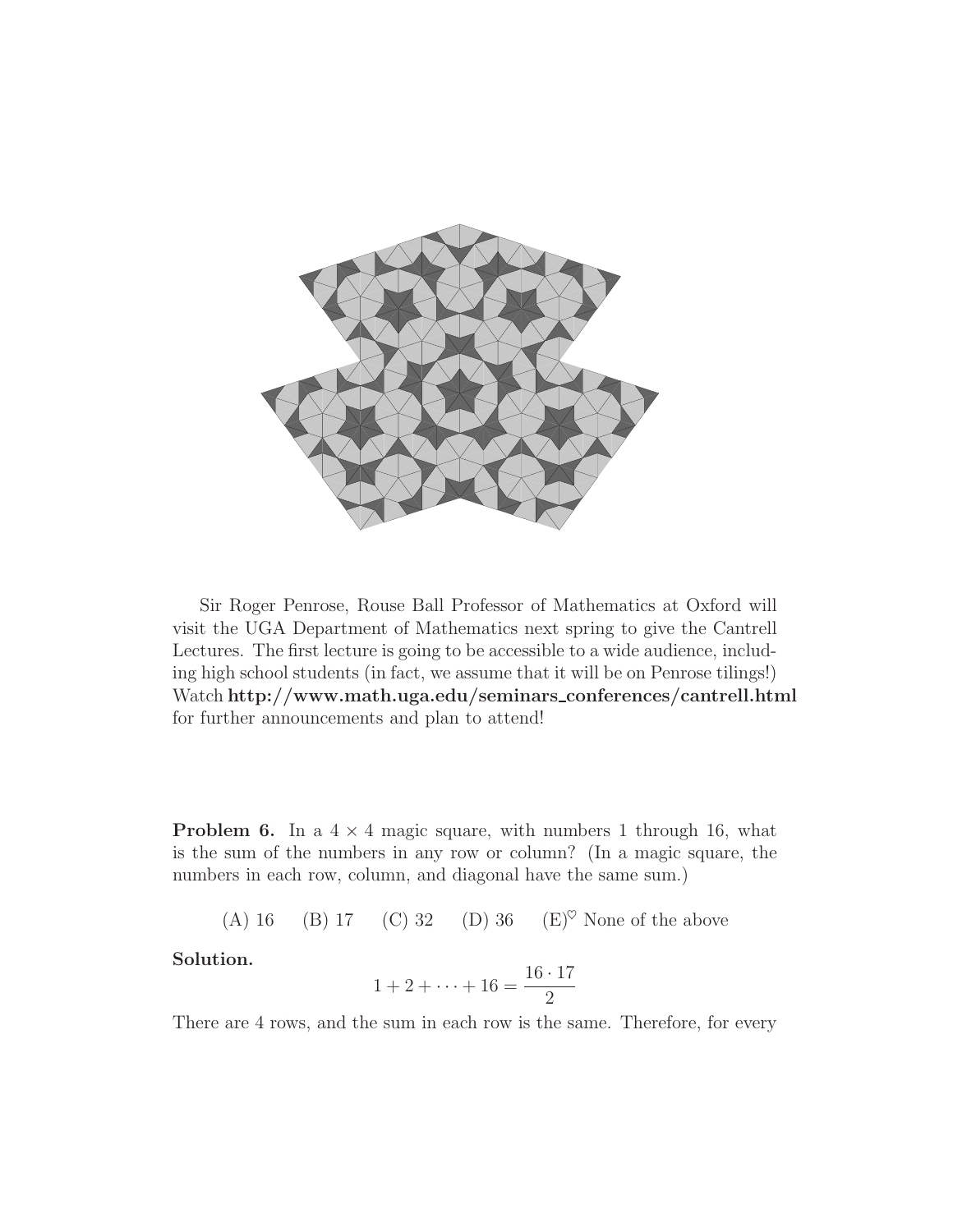row it is

$$
\frac{16 \cdot 17}{2 \cdot 4} = 2 \cdot 17 = 34
$$

**Problem 7.** There are four cards, two red and two black. Two cards are chosen at random. What is the probability that they have the same color?

(A)  $1/4$  (B)<sup> $\circ$ </sup> 1/3 (C) 1/2 (D) 2/3 (E) None of the above

**Solution.** Pick the first card arbitrarily. Of the remaining three cards, only one has the same color. So the probability that the two cards have the same color is  $1/3$ .

**Problem 8.** Call a positive integer *evil* if it is 666 larger than the sum of its digits. How many evil numbers are there?

(A) 0 (B) 9 (C)<sup> $\heartsuit$ </sup> 10 (D) 18 (E) 666

**Solution.** If the number is  $a_n a_{n-1} \ldots a_1 a_0$  then our condition says

 $10^n a_n + 10^{n-1} a_{n-1} + \cdots + 10a_1 + a_0 = a_n + a_{n-1} + \cdots + a_1 + a_0 + 666$ 

In other words,

$$
9...9a_n + 9...9a_{n-1} + \cdots + 9a_1 = 666
$$

So, for a 2-digit number we get  $9a_1 = 666$  – no solutions,  $a_1$  is too small, and for a 4- or more-digit number we get  $999a_3 + \cdots = 666$  – no solutions, the numbers are too large.

The only possibility is a 3-digit number, and then

 $99a_2 + 9a_1 = 666$ , so  $11a_2 + a_1 = 74$ .

The only solutions are:  $a_2 = 6$ ,  $a_1 = 8$ , and  $a_0$  is arbitrary. Hence, there are 10 solutions.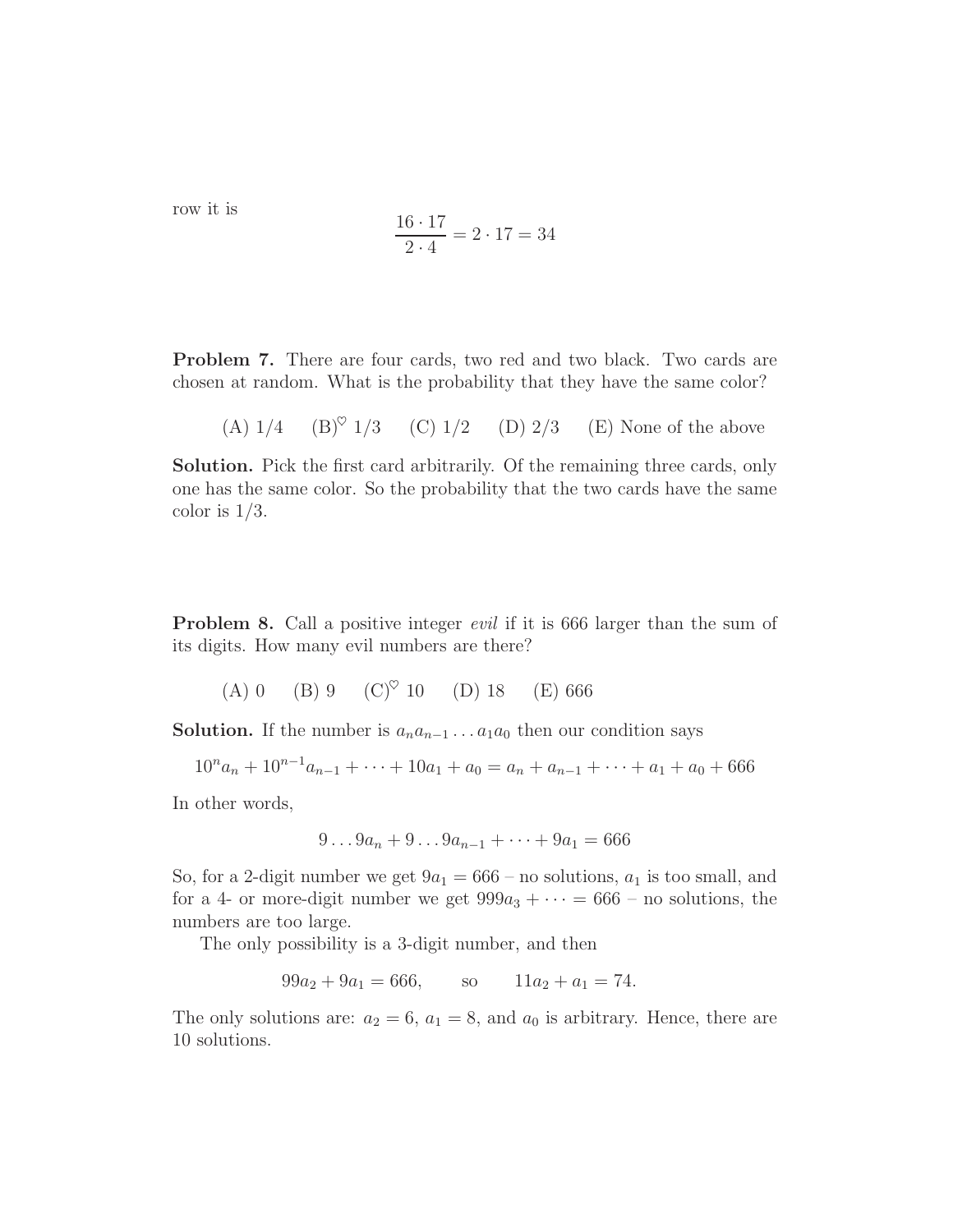**Problem 9.** In a Rubik's cube (consisting of  $3 \times 3 \times 3 = 27$  smaller cubes) how many diagonals of all kinds there are?

Here, a *diagonal* is defined to be a straight line consisting of 3 distinct cells. For example, in a  $3 \times 3$  square there are  $3 + 3 + 2 = 8$  diagonals, 3 horizontal, 3 vertical and 2 going from one corner to another.

(A) 27 (B) 35 (C)<sup> $\heartsuit$ </sup> 49 (D) 76 (E) None of the above

**Solution.** There are  $9 + 9 + 9 = 27$  short diagonals,  $2 \cdot 3 \cdot 3 = 18$  longer and 4 longest. The total is  $27 + 18 + 4 = 49$ .

**Problem 10.** You are in charge of designing a new system of coins. You are allowed to design coins with any integral value but executive order demands that any integral amount from 1 to 99 cents be obtainable without using any type of coins twice. What is the smallest number of types of coins that you must have?

(A) 5 (B) 6 (C)<sup> $\heartsuit$ </sup> 7 (D) 8 (E) More that 8

**Solution.** 7 types of coins suffice: for example, coins worth 1, 2, 4, 8, 16, 32 and 64. Fewer coins cannot work since with n coins there is at most  $2^n$ combinations where each coin is used 0 or 1 times; and  $2^6 = 64 < 100$ .

**Problem 11.** Three circles of radius 1 are centered at the vertices of the 3–4–5 triangle. (When we say "circle" we include the boundary but not the interior.) A point on one of the circles is called *invisible* if it cannot be seen from one of the other circles (one cannot see through the circles). What is the total length of the set of invisible points?

(A) 3 (B)  $\pi$  (C) 5 (D)<sup> $\heartsuit$ </sup> 2 $\pi$  (E) None of the above

**Solution.** No solution offered. Try to find it yourself!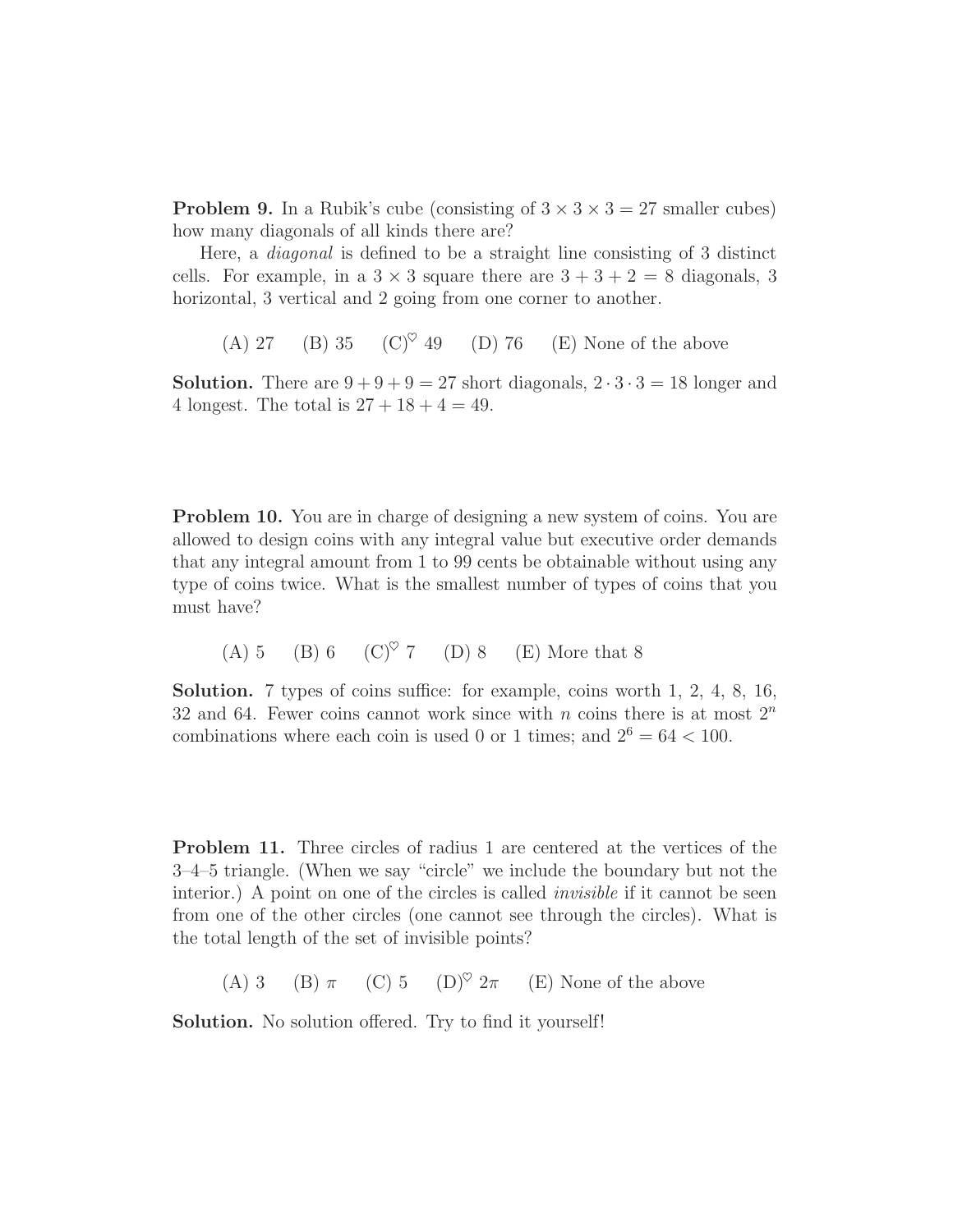**Problem 12.** Find

$$
\sum_{j=0}^{5} {5 \choose j} (-2)^j
$$

 $(A)^\heartsuit$  −1 (B) 0 (C) 1 (D) 243 (E) None of the above

**Solution.** Using the binomial formula,

$$
\sum_{j=0}^{5} {5 \choose j} (-2)^j = (1-2)^5 = (-1)^5 = -1
$$

**Problem 13.** Find the minimum value of the following function:

$$
f(x) = (x-5)^2 + (x-7)^2 - (x-4)^2 - (x-8)^2 + (x-3)^2 + (x-9)^2
$$

(A) 8 (B) 10  $(C)^{\heartsuit}$  12 (D) 14 (E) None of the above

**Solution.** The function  $f(x)$  is quadratic and the coefficient of  $x^2$  is  $1+1 1-1+1+1=2>0$ , so the graph of  $f(x)$  is an upward-pointing parabola, and the minimum is attained at its vertex. The function is also *symmetric* about  $x = 6$ , so the vertex must be at  $x = 6$ . We easily compute

$$
f(6) = 1 + 1 - 4 - 4 + 9 + 9 = 2(1 + 9 - 4) = 12
$$

### **2 Medium Problems**

**Problem 14.** How many different words can you form from the letters ABCD, where a word is a sequence of one to four letters, using every letter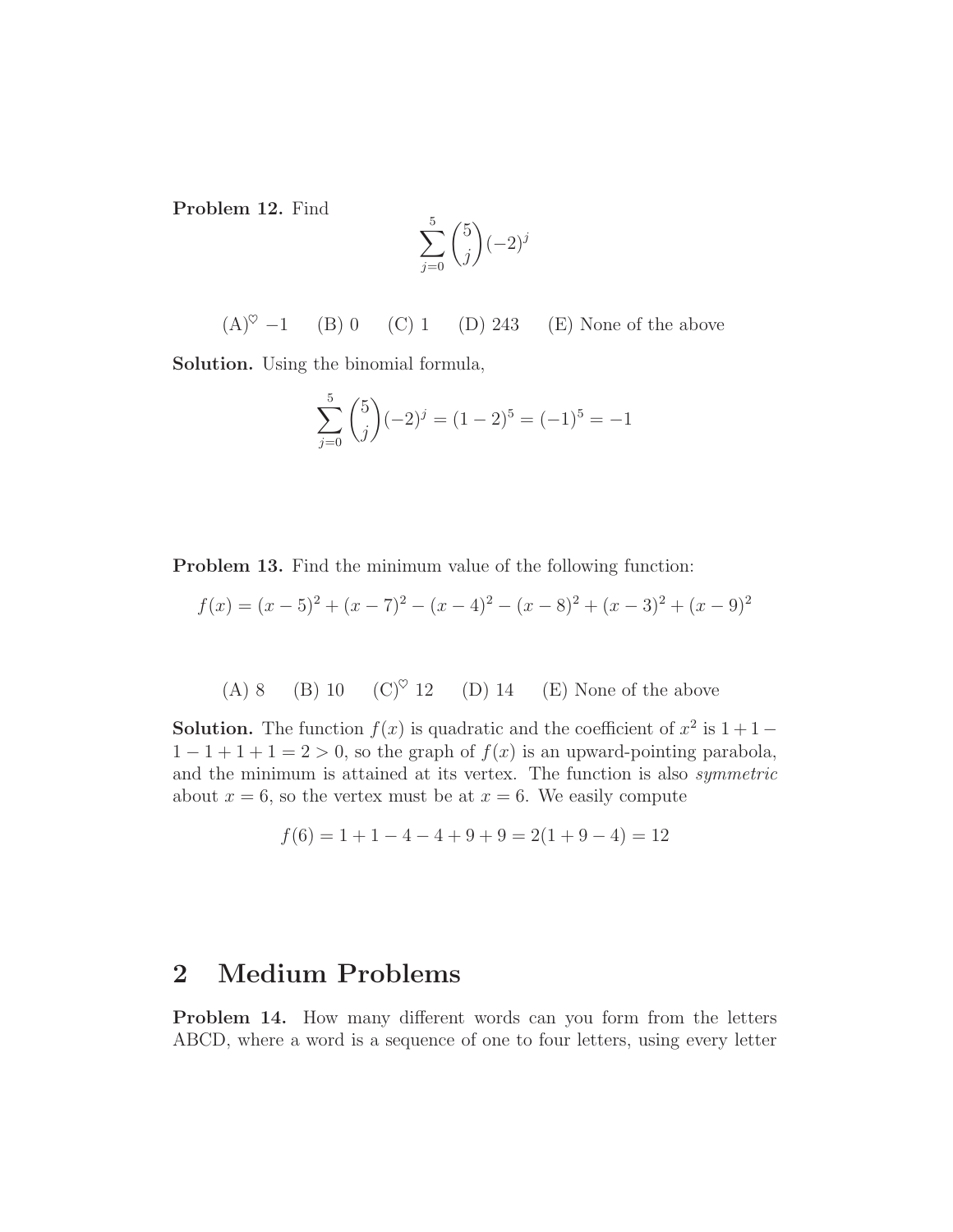at most once (for example, words DC and CADB)?

(A) 24 (B) 48 (C)<sup> $\heartsuit$ </sup> 64 (D) 72 (E) None of the above

**Solution.**

$$
4 \cdot (1 + 3 \cdot (1 + 2 \cdot (1 + 1))) = 4 \cdot (1 + 3 \cdot (1 + 4)) = 4 \cdot (1 + 15) = 64.
$$

**Problem 15.** The centers of the faces of a regular tetrahedron are connected to form a smaller tetrahedron. What is the ratio of the volumes of the bigger and smaller tetrahedra?

(A) 5 (B) 8 (C) 9 (D)♥ 27 (E) 64

**Solution.** Let  $a, b, c, d$  be the vectors from the center of the tetrahedron to its four vertices. We have  $a+b+c+d=0$ . Then the vertices from the center to the vertices of the smaller tetrahedron are

$$
\frac{a+b+c}{3} = \frac{a+b+c}{3} - \frac{a+b+c+d}{3} = -\frac{d}{3}
$$

and, similarly,  $-a/3$ ,  $-b/3$ ,  $-c/3$ . So, the smaller tetrahedron is 3 times smaller, and its volume is  $3^3 = 27$  times smaller.

[Remember that the centroid of a triangle is  $\frac{2}{3}$ ]  $\frac{2}{3}$  down each diagonal.]

**Problem 16.** In a certain fictional country families stop having children precisely when they produce both a boy and a girl (at least one of each). Assuming boys and girls are equally likely, how many children does an average family have?

 $(A)^\heartsuit$  3 (B) 3.5 (C) 4 (D) 5 (E) None of the above

**Solution.** Let us say the first child is a boy. After that point, the parents continue on having children until they have a girl. So, the expected number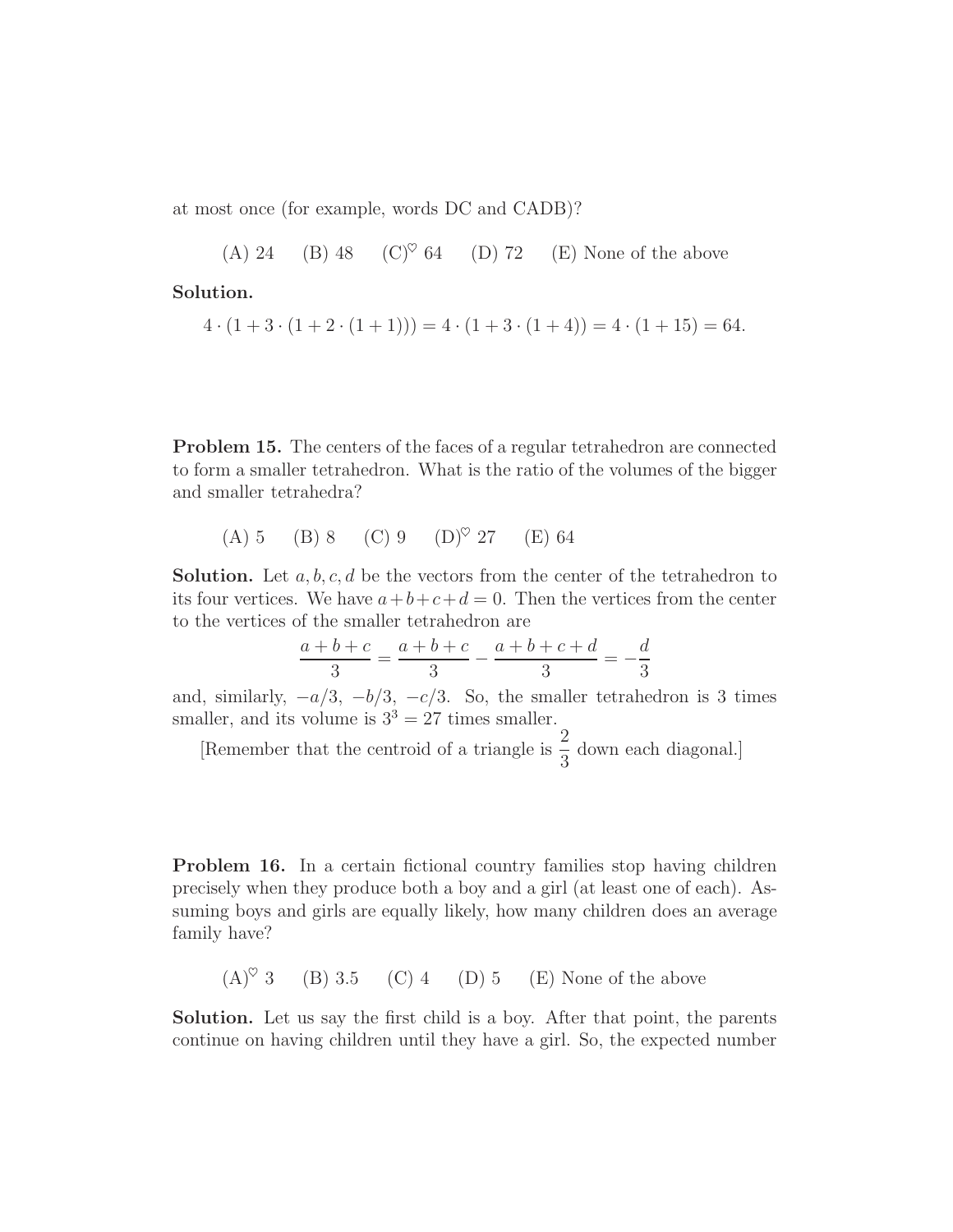of girls *after the first child* is 1. But since boys and girls are equally likely, the expected number of boys after the first child is also 1. So, the answer is  $1 + (1 + 1) = 3.$ 

**Second (much harder) solution.** The expected value for the number of children *after the first one (which we assume was a boy)* is computed by the following power series, with  $x = 1/2$ :

$$
f(x) = x + 2x2 + 3x3 + \dots = x(1 + 2x + 3x2 + \dots) =
$$
  

$$
x(1 + x + x2 + x3 + \dots)' = x\left(\frac{1}{1 - x}\right)' = \frac{x}{(1 - x)^{2}}
$$

Indeed, a girl will be the first child with probability  $x$ , and the second child with possibility  $x^2$ , the third with probability  $x^3$  etc. Plugging  $x = 1/2$  in this formula gives  $f(1/2) = 2$ , and so the answer is  $1+2=3$ .

**Problem 17.** A person is standing on a rectangular grid. He is allowed to move one step south, north, east or west. After 4 moves he is supposed to get back to the starting point. How many possibilities are there for the sequence of these 4 moves?

(A) 20 (B) 24 (C) 30 (D)<sup> $\heartsuit$ </sup> 36 (E) None of the above

**Solution.** There must be 2 moves in the NW directions (north or west) and 2 in the opposite, SE directions. That gives

$$
\binom{4}{2} = 6
$$

possibilities. Similarly, there are 2 moves in the NE directions and 2 in SW directions, again 6 possibilities.

For every move, if we know which groups: NW/SE and NE/SW it belongs, then its direction is computed uniquely. So, there are  $6 \times 6 = 36$  possibilities in all.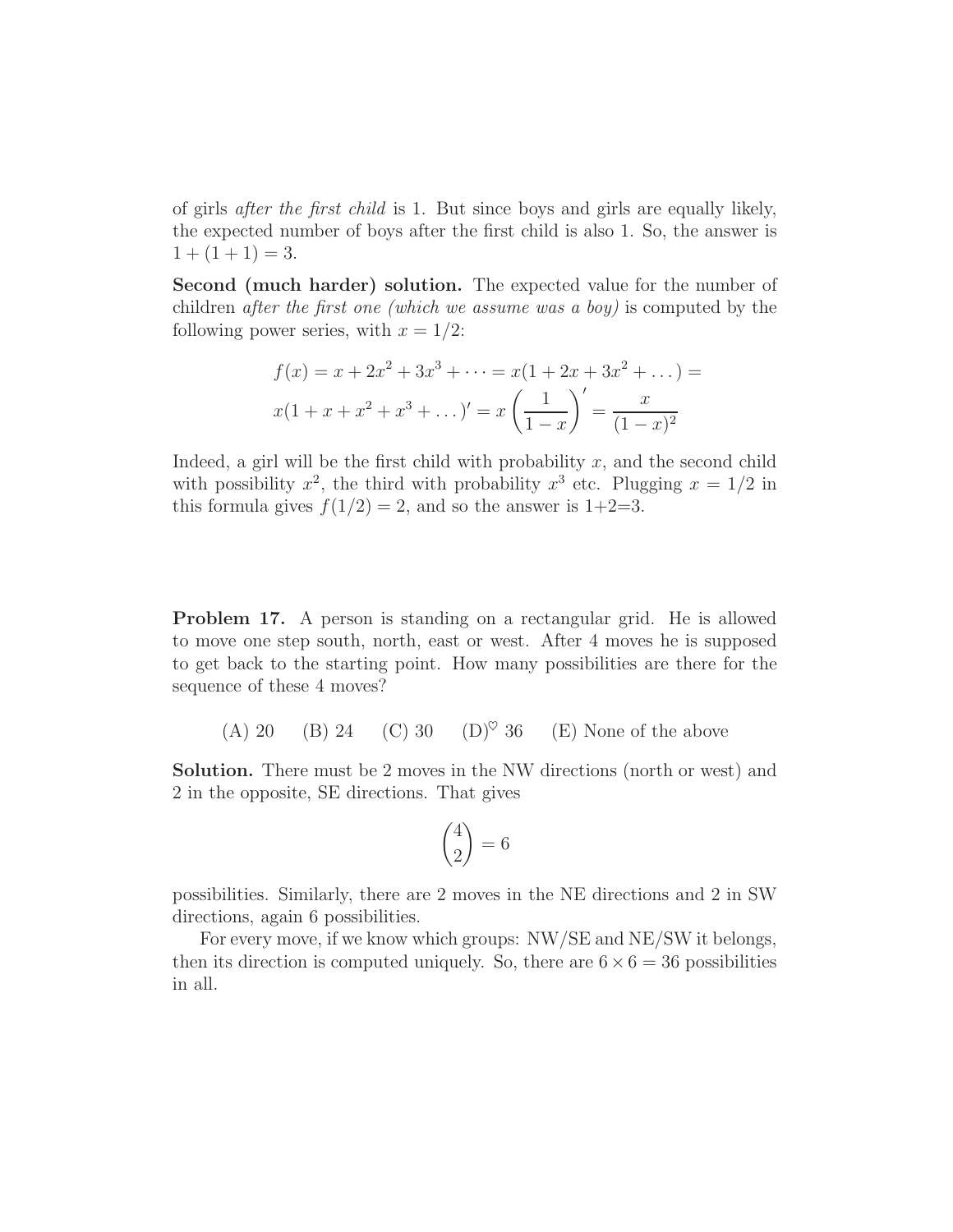**Problem 18.** An equilateral triangle is filled with n rows of (shaded) congruent circles. (The case  $n = 5$  is pictured below.) As the number n goes to infinity, the fraction of the triangle that is shaded approaches



(A) 
$$
3/4
$$
 (B)<sup>°</sup>  $\frac{\pi}{2\sqrt{3}}$  (C)  $3/\pi$  (D) 1 (E) None of the above

**Solution.** Suppose the equilateral triangle has sidelength 1. If the radius of the circles is  $r$ , then we must have

$$
2(n-1)r + 2r\sqrt{3} = 1,
$$

and so  $r = \frac{1}{2(n + \sqrt{3} - 1)}$ .



On the other hand there are

$$
1+2+\cdots+n=\frac{n(n+1)}{2}
$$

circles, so their total area is

$$
\frac{n(n+1)}{2}\pi r^2 = \frac{\pi}{8} \frac{n(n+1)}{(n+\sqrt{3}-1)^2} \to \frac{\pi}{8} \text{ as } n \to \infty.
$$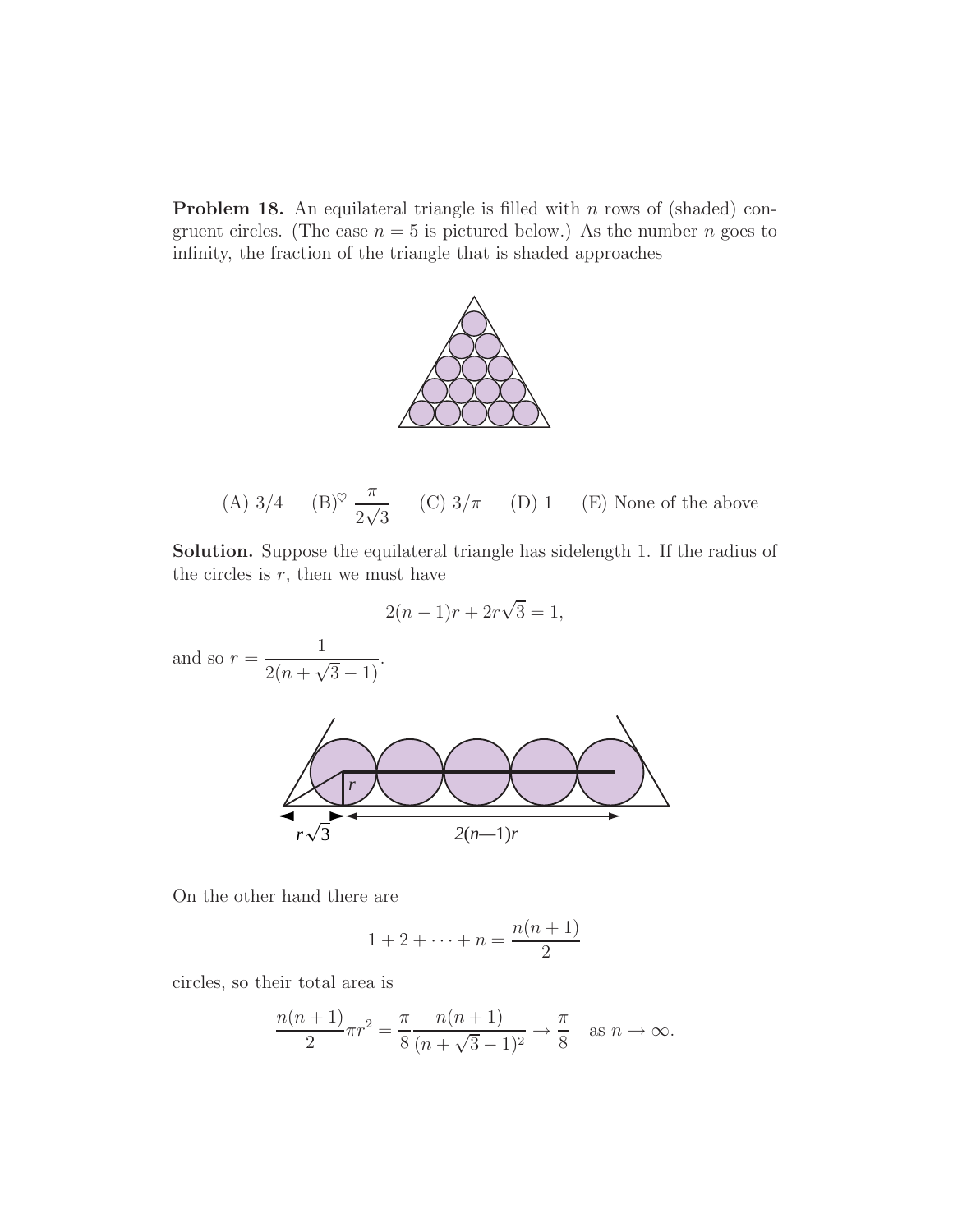Thus, the ratio of that area to the area of the triangle is

$$
\frac{\frac{\pi}{8}}{\frac{\sqrt{3}}{4}} = \frac{\pi}{2\sqrt{3}} \approx 0.91.
$$

**Problem 19.** Let  $f(x) = \{5x/2\}$ , the fractional part of  $5x/2$ . How many solutions in the interval  $0 \leq x < 1$  does the following equation have?

$$
f(f(f(x))) = 0
$$

(A) 12 (B) 18 (C) 27 (D) 79 (E) 
$$
\degree
$$
 None of the above

**Solution.** By looking at the graph of  $f(x)$ , we see that the equation  $\{5x/2\}$ a has 3 solutions  $\left(\frac{2}{5}\right)a$ ,  $\left(\frac{2}{5}\right)(1+a)$ ,  $\left(\frac{2}{5}\right)(2+a)$  if  $0 \le a < 1/2$  and 2 solutions  $(2/5)a$  and  $(2/5)(1 + a)$  if  $1/2 \le a < 1$ . Now,

$$
\{5x/2\} = 0 \Rightarrow x = 0, 2/5 \text{ or } 4/5
$$
  

$$
\{5x/2\} = 2/5 \Rightarrow x = (2/5)^2 = 4/25 \text{ or } (7/5)(2/5) = 14/25 \text{ or } (12/5)(2/5) = 24/25
$$
  

$$
\{5x/2\} = 4/5 \Rightarrow x = (4/5)(2/5) = 8/25 \text{ or } (9/5)(2/5) = 18/25
$$

So,  $f(f(x)) = 0$  has solutions

$$
0, 2/5, 4/5, 4/25, 14/25, 24/25, 8/25, 18/25
$$

and  $f(f(f(x))) = 0$  has

 $3 + 3 + 2 + 3 + 2 + 2 + 3 + 2 = 20$  solutions

## **3 Hard Problems**

**Problem 20.** Arrange  $e^{\pi}$ ,  $3^{\sqrt{5}}$  and  $\pi^e$  in increasing order.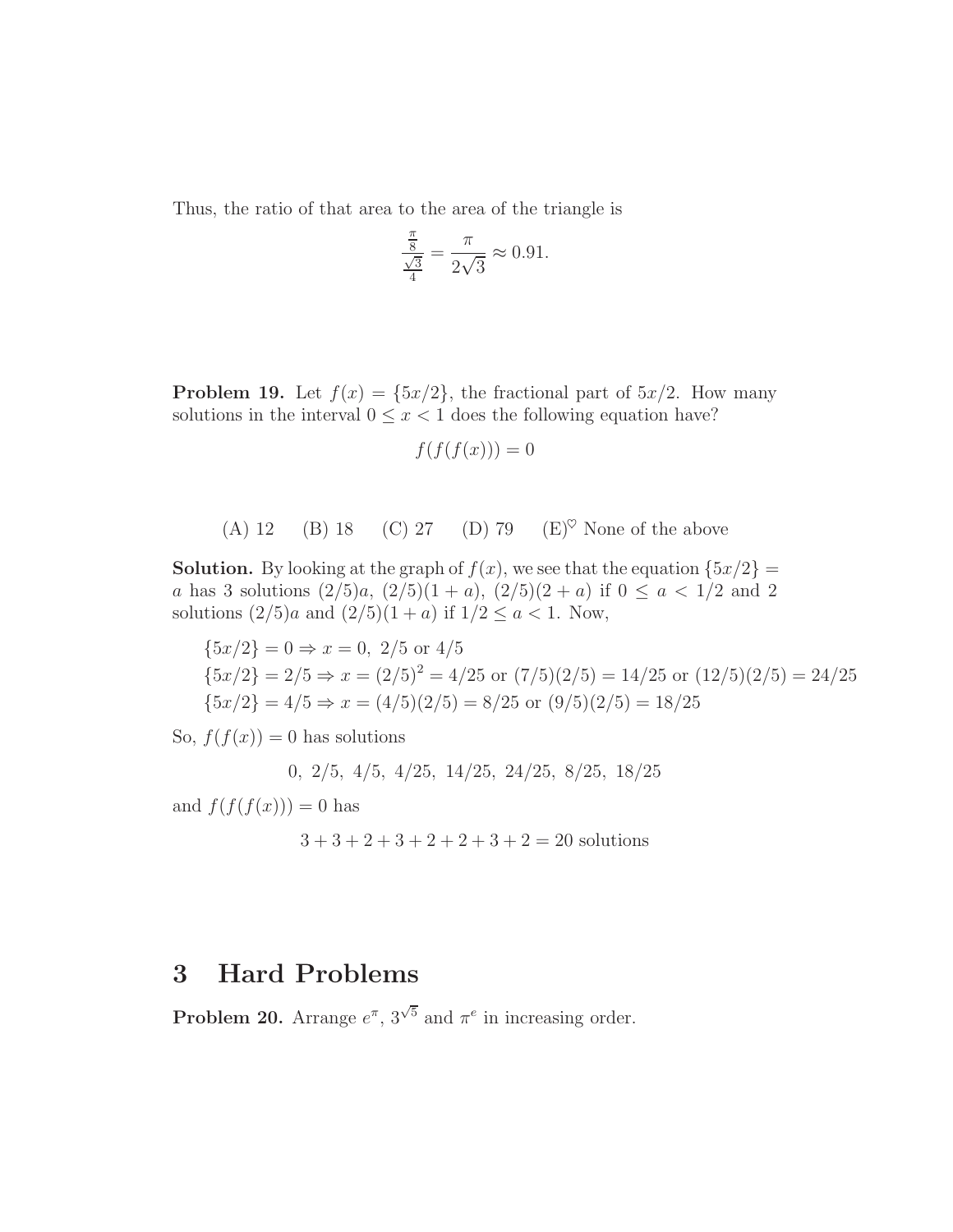(A) 
$$
e^{\pi} < 3^{\sqrt{5}} < \pi^e
$$
 (B)<sup>°</sup>  $3^{\sqrt{5}} < \pi^e < e^{\pi}$  (C)  $\pi^e < 3^{\sqrt{5}} < e^{\pi}$   
(D)  $3^{\sqrt{5}} < e^{\pi} < \pi^e$  (E)  $e^{\pi} < \pi^e < 3^{\sqrt{5}}$ 

**Solution.** Taking logarithms on both sides, we see that

$$
e^{\pi} > \pi^e \Leftrightarrow \pi \ln e > e \ln \pi \Leftrightarrow \frac{\ln e}{e} > \frac{\ln \pi}{\pi}
$$

Now consider the function  $f(x) = (\ln x)/x$ . We have

$$
f'(x) = \frac{x \cdot 1/x - \ln 1}{x^2} = \frac{1 - \ln x}{x^2}
$$

So,  $f'(x) = 0 \Leftrightarrow \ln x = 1$ , i.e.  $x = e$ . For  $x > e$ ,  $1 - \ln x < 0$ , so the function is decreasing; and for  $x < e$ ,  $1 - \ln x > 0$ , so the function is increasing. Therefore,  $f(x)$  attains a maximum at  $x = e$ . Hence,

$$
\frac{\ln e}{e} > \frac{\ln \pi}{\pi} \quad \text{and} \quad e^{\pi} > \pi^e
$$

In addition,  $\pi > 3$  and  $e > \sqrt{5}$ , obviously, so  $\pi^e > 3^{\sqrt{5}}$ . So the right answer is

$$
e^{\pi} > \pi^e > 3^{\sqrt{5}}.
$$

**Problem 21.** What is the largest area of an ellipse that can be inscribed in a triangle with sides 3, 4 and 5?

(A) 
$$
\pi
$$
 (B)  $\pi\sqrt{2}/2$  (C)  $\sqrt{3}\pi/2$  (D)<sup>°</sup>  $2\pi/\sqrt{3}$  (E) None of the above

**Solution.** This is a problem in affine geometry. Make a linear (affine) transformation mapping our triangle into an equilateral triangle. Inscribed ellipses will map into inscribed ellipses, and the ratios of areas will stay the

same.

In an equilateral triangle, the ellipse with the largest area will be clearly the inscribed circle. If the side of the equilateral triangle is 1 (and the area is √3  $\frac{\sqrt{3}}{4}$ ) then the radius of the inscribed circle is  $\frac{1}{3}$ . diangle is 1 (and the area)<br> $\frac{\sqrt{3}}{2}$ , and the area is  $\frac{\pi}{12}$ .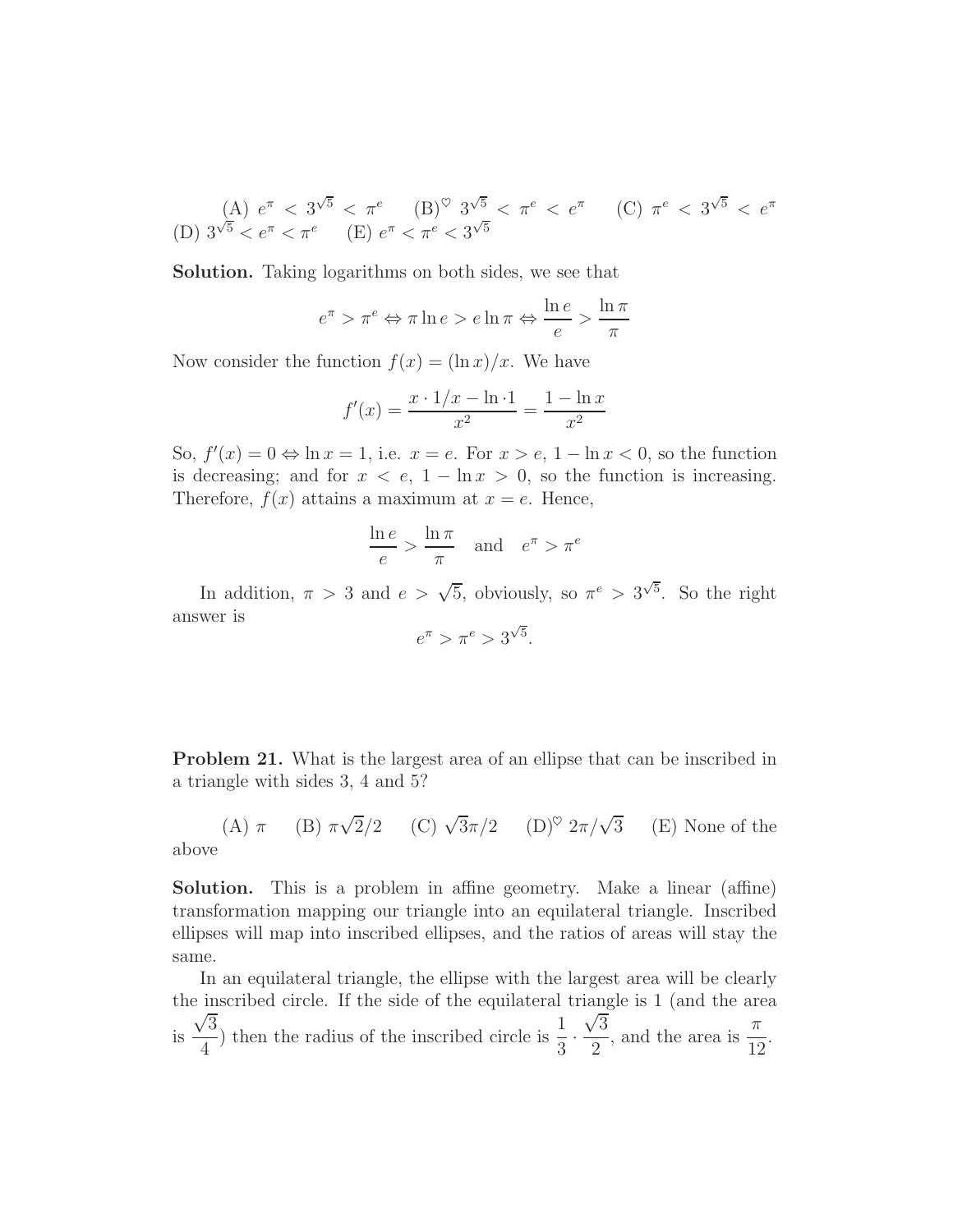So the ratio of areas of the circle and the triangle is

$$
\frac{\pi/12}{\sqrt{3}/4} = \frac{\pi}{3\sqrt{3}}
$$

For the 3-4-5 triangle, with the area 6, the area of the largest ellipse will be

$$
6\frac{\pi}{3\sqrt{3}} = \frac{2\pi}{\sqrt{3}}.
$$

**Problem 22.** There are 3 light switches turned off. Every minute a person comes by and randomly flips exactly one of the switches. On average, how many minutes will pass before all three lights first get turned on at the same time?

(A) 3 (B) 8 (C) $^\circ$  10 (D) 12 (E) None of the above

**Solution.** Denote by  $x_i$  the number of minutes that will pass since the moment when *i* lights are turned off. (Therefore,  $x_0 = 0$  and we have to find  $x_3$ ). Then

$$
x_0 = 0
$$
  
\n
$$
x_1 = 1 + \frac{1}{3}x_0 + \frac{2}{3}x_2
$$
  
\n
$$
x_2 = 1 + \frac{2}{3}x_1 + \frac{1}{3}x_3
$$
  
\n
$$
x_3 = 1 + x_2
$$

For example, let us explain the second equation, for  $x_1$ . If 1 light is off now then one minute ago 0 lights were off with the probability 1/3 and 2 lights were off with the probability 2/3. Hence the equation.

This system of linear equations can easily be solved to get  $x_0 = 0, x_1 = 7$ ,  $x_2 = 9$  and  $x_3 = 10$ .

**Alternative solution.** The first possible time all three light switches can all be turned on is after 3 minutes. There is a probability of  $2/9$  that this occurs. If not, the on/off configuration of the switches at time  $t = 3$ minutes is the same configuration as at  $t = 1$  minutes.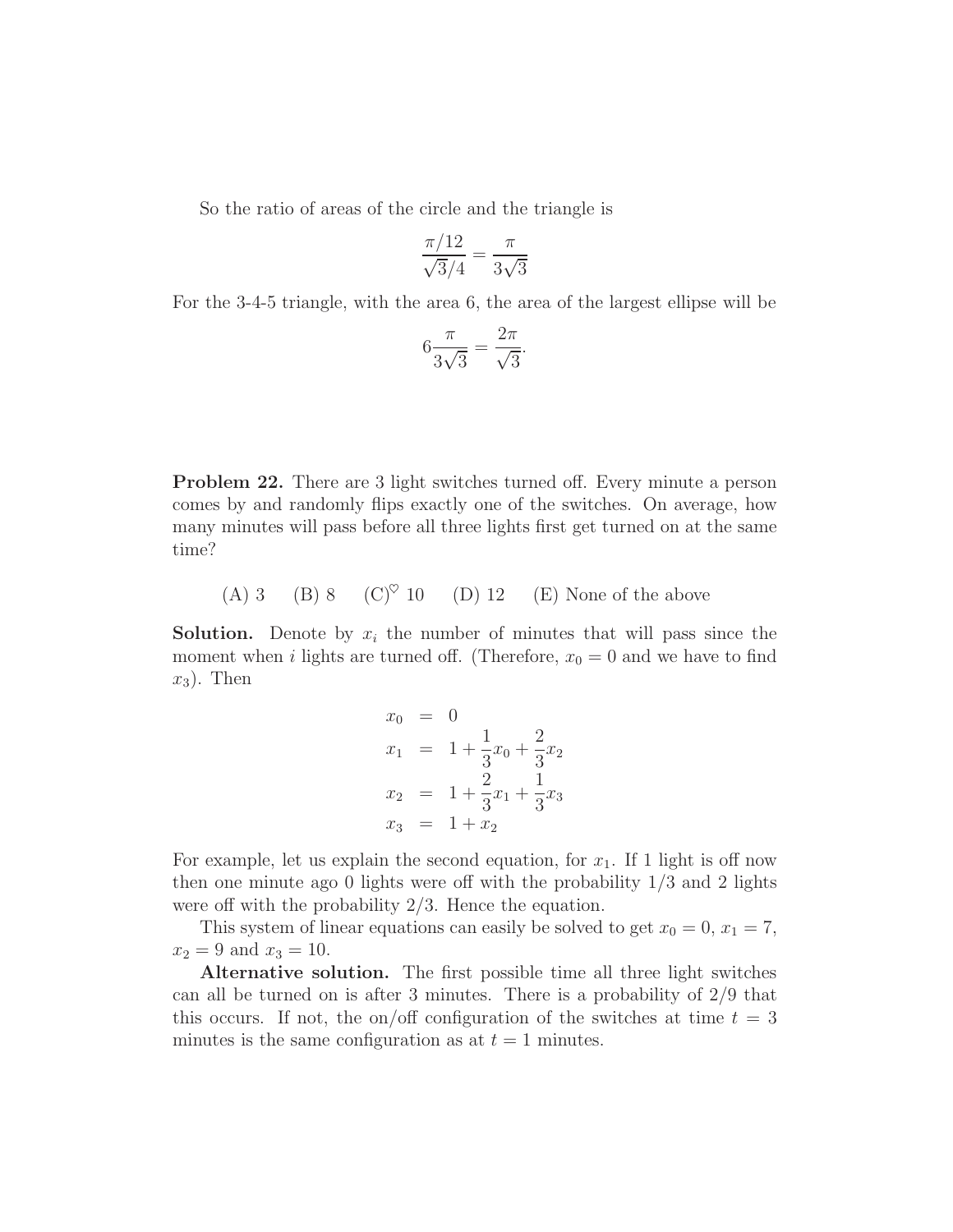Let Y be the event that all three switches are turned on at  $t = 3$ . Denote by  $P(X|Y)$  the probability that event X occurs given that Y has occurred. Then

$$
P(X) = P(X|Y)P(Y) + P(X|\text{ not } Y)P(\text{ not } Y).
$$

If we denote by  $X_k$  be the event that three switches are on at minute k, we are looking for the expectation,

$$
E = \sum_{k=1}^{\infty} kP(X_k)
$$

Then

$$
E = \sum kP(X_k|Y)P(Y) + \sum kP(X_k| \text{ not } Y)P(\text{ not } Y)
$$
  
=  $E(X|Y)P(Y) + E(X| \text{ not } Y)P(\text{ not } Y)$   
=  $3 \cdot \frac{2}{9} + (E+2) \cdot \frac{7}{9}$ ,

so  $E = 10$ .

**Problem 23.** If you interchange the hour and the minute hands on the watch, how many times during the 24-hour day will you still get a legal time? (For example, this is true at noon but not true at 6 a.m.).

(A) 143 (B) 144 (C) 264 (D)<sup> $\heartsuit$ </sup> 286 (E) 288

**Solution.** We will find the number for the period of 12 hours and then multiply the answer by two to get the answer for the 24-hour day.

Let  $0 \leq x < 12$  represent the hours (it need not be integral, f.e. 1 hour 25 minutes means that  $x = 1\ 25/60$ . Then the minute hand points at  $y = 12x$ mod 12. Our condition says that the following condition must be satisfied:

$$
x = 12y \mod 12
$$
, i.e.  $x = 144x \mod 12$   
 $143x = 0 \mod 12$ 

This equation has 143 solutions separated by 12/143. For the 24-hour day, we obtain  $2 \times 143 = 286$  solutions.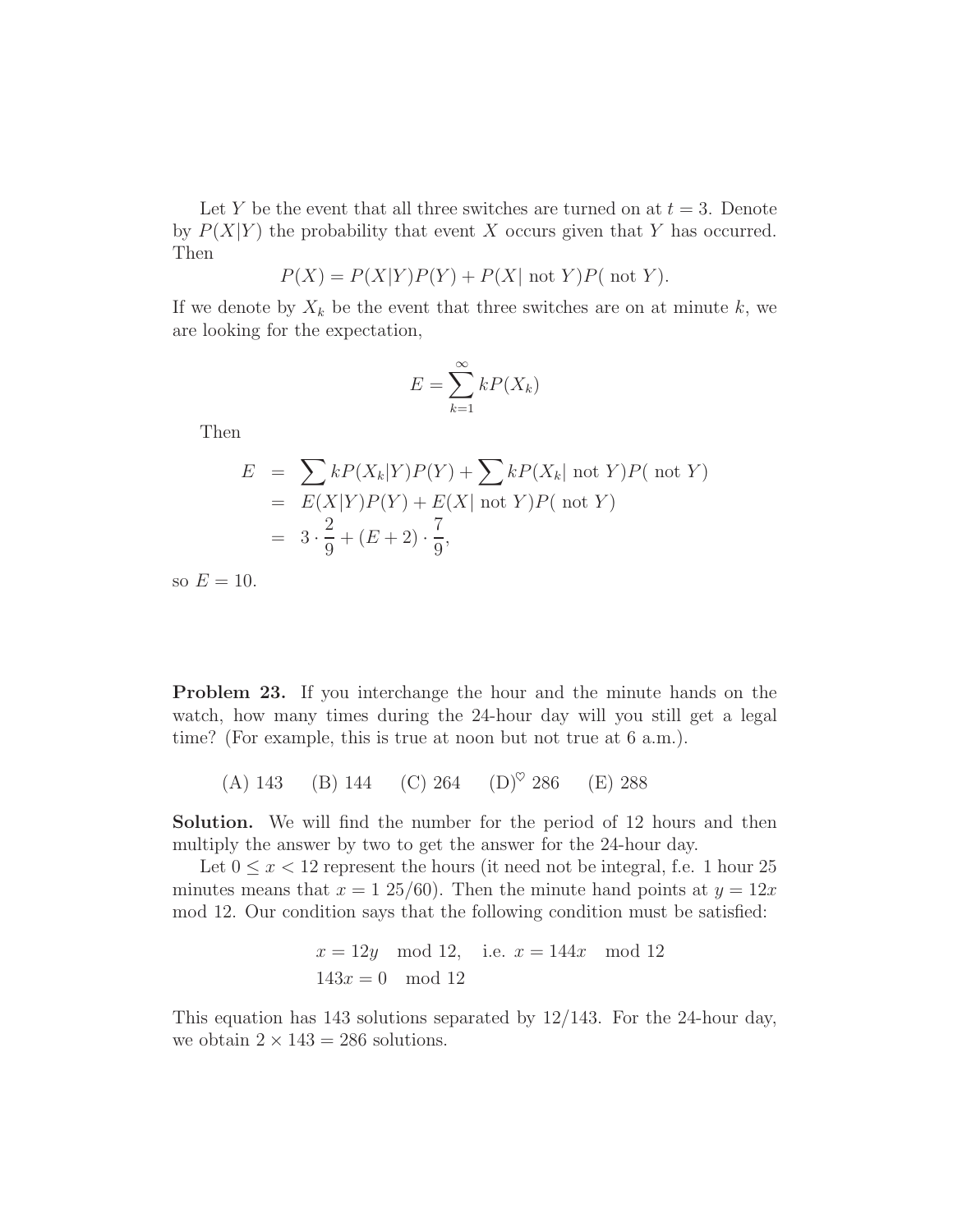**Problem 24.** Given a semicircle with diameter  $\overline{EF}$  as indicated, triangle  $\triangle ABC$  with A lying on the diameter, and B and C on the semicircle.  $\overline{AD}$ bisects ∠BAC,  $\overline{BE}$  bisects ∠ABC, and  $\overline{CF}$  bisects ∠ACB. If  $AB = 6$ ,  $AC = 3$ ,  $BC = 7$ , and  $\overline{AD} \perp \overline{EF}$ , find AD.



(A) 4 (B)<sup> $\heartsuit$ </sup> 3 $\sqrt{2}$ (C)  $9/2$  (D)  $3\sqrt{5}$ (E) None of the above

**Solution.** The key to this problem is one basic fact from geometry: Any triangle inscribed in a semicircle with the diameter as one side is a *right* triangle. So  $\triangle EDF$  is a right triangle, and, as in the ciphering problem number 3, we have  $(AD)^2 = (AE)(AF)$ .



Similarly,  $\triangle ECF$  and  $\triangle EBF$  are right triangles. Note also that  $2\alpha + 2\beta +$  $2\gamma = \pi$ , so  $\alpha + \beta + \gamma = \pi/2$ .

Next, consider  $\triangle AEC$  and  $\triangle AFB$ .  $\angle CAE = \angle BAF = \pi/2 - \alpha$ .  $\angle ABF = \pi/2 - \beta$  and  $\angle ACE = \pi/2 - \gamma$ . Thus,

$$
\angle ACE = \pi/2 - \gamma = \alpha + \beta = \pi - (\pi/2 - \alpha) - (\pi/2 - \beta) = \angle AFB.
$$

Thus,  $\triangle ACE \sim \triangle AFB$ , and so  $\frac{AE}{AC} = \frac{AB}{AF}$ . It follows that  $(AD)^2 = (AE)(AF) = (AB)(AC) = 18,$